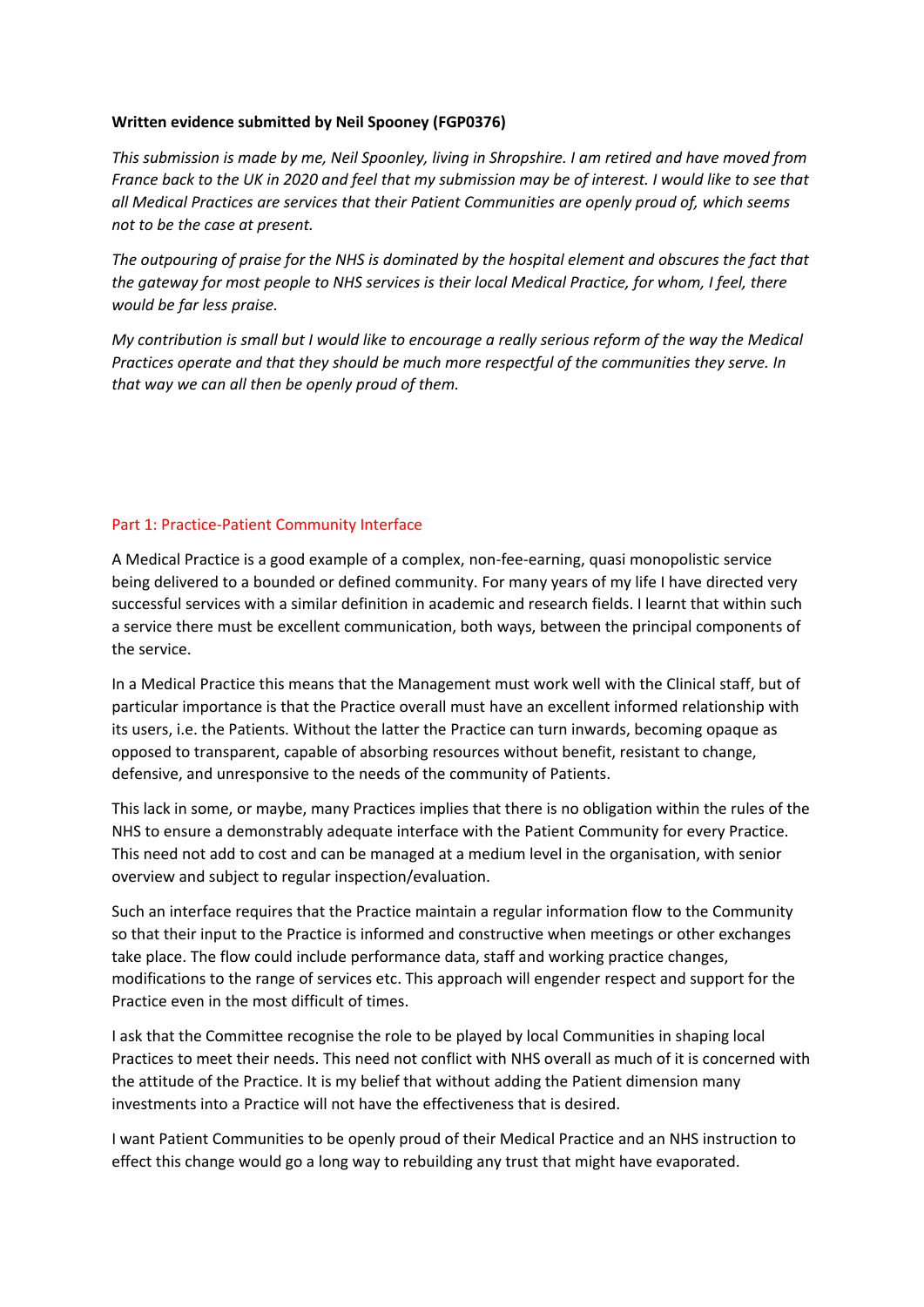## Part 2: Non-Clinical Staff and Resources

There must be a wide range of Medical Practices, but I would like to present the profiles of two; one in England, and the other in France, both of which I have experienced in the last few years. They are situated in small towns, in largely rural communities, providing a wide range of services, and with occasional visits of specialists, with the only significant difference being their served populations.

|                                 | England                             | <b>France</b>        |
|---------------------------------|-------------------------------------|----------------------|
| Local Population                | Env.10,000                          | Env. 4,000           |
| Nearest large Hospital          | 30 mins. drive                      | 25 mins. drive       |
| No. of Doctors                  | 7 part-time (equiv. to 4 full time) | 4 full time          |
| No. of Nurse Practitioners      | $\overline{2}$                      | 4                    |
| No. of Nurses                   | 5                                   |                      |
| No. of Physiotherapists         |                                     | $\overline{2}$       |
| No. of Managers                 | $\overline{7}$                      |                      |
| No. of Coordinators             | 2                                   |                      |
| No. of Receptionists            | $10 - 12$                           | $\overline{2}$       |
| No. of Office Areas             | 40-50                               | $12 - 15$            |
| No. of Sites                    | $\overline{2}$                      | $\mathbf{1}$         |
| Open Hours per Week             | 42.50                               | 49                   |
| Walk-In services                | <b>None</b>                         | Early every morning  |
| <b>Accident &amp; Emergency</b> | <b>None</b>                         | For minor situations |

For two very similar Practices there is one glaring divergence and that is the resources consumed by the non-clinical aspects of the Practices.

There is a difference in the non-clinical staffing levels, by a factor of 8. Very roughly there are 2 nonclinical staff per clinician for England but in France it is 0.25. Perhaps there is some fundamental difference between the National Health Systems to enforce this difference, but it should be